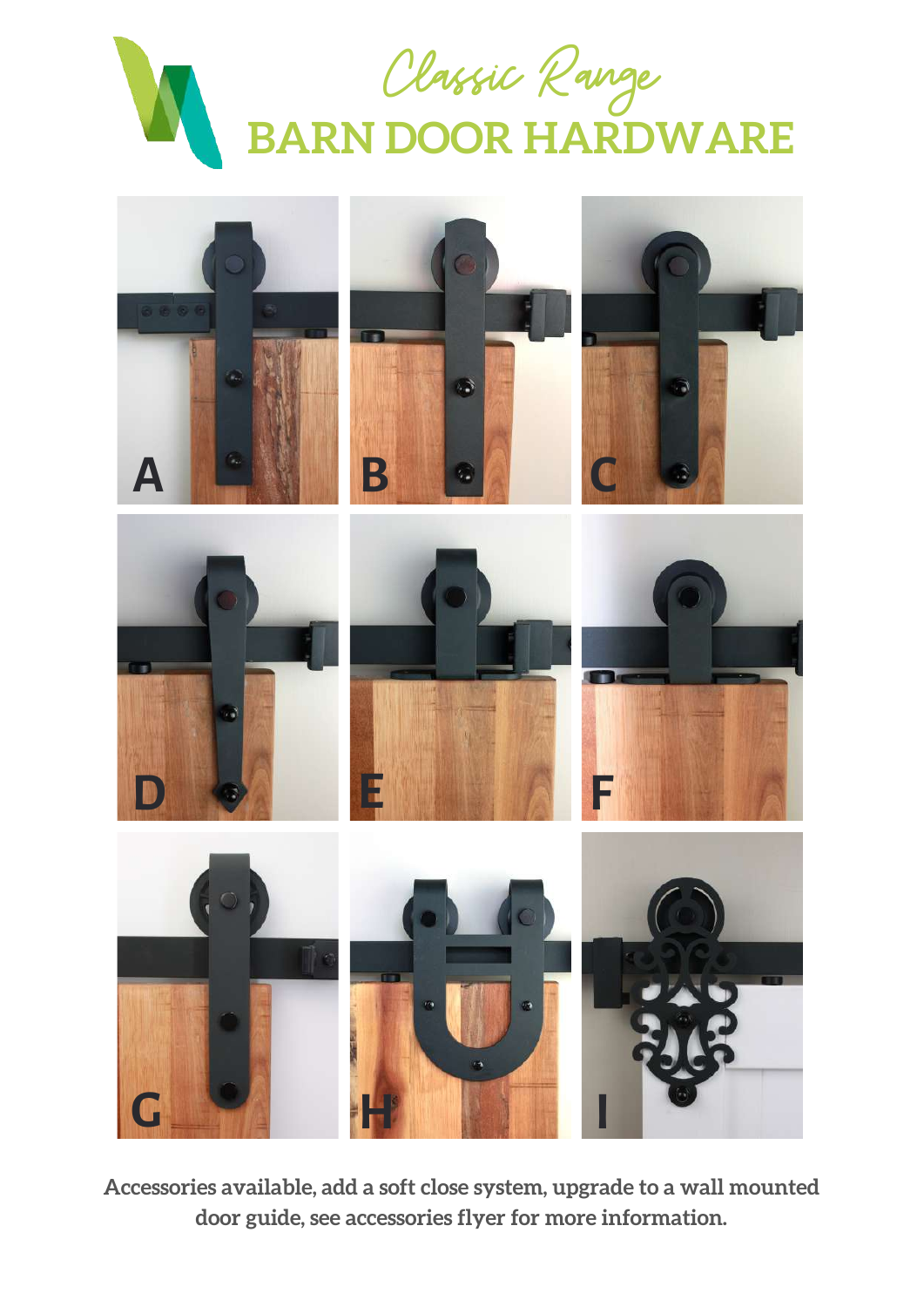**A - Classic Hanger Barn Door Hardware Set - Antique Black**

**B - Basic Hanger Barn Door Hardware Set - Antique Black**

**C - Aero Hanger Barn Door Hardware Set - Antique Black**

**D - Arrow Hanger Barn Door Hardware Set - Antique Black**

**E - Classic Top Mount Barn Door Hardware Set - Antique Black**

**F - Aero Top Mount Barn Door Hardware Set - Antique Black**

**G - Heavy Hanger Barn Door Hardware Set - Antique Black - Rated at 140kg for Heavy Doors**

**H - Large Horse Shoe Barn Door Hardware Set - Antique Black**

**I - Oriental Design Barn Door Hardware Set - Antique Black**

*Antique Black Flat Tracks available in 1.5mtr, 1.8mtr, 2mtr, 2.4mtr, 2.7mtrs, 3mtrs, 3.3mtrs, 3.6mtrs and 4mtr. (Tracks with and withour fixing holes available)*

*Heavy Hanger Tracks - 1.8mtr, 2mtr, 2.4mtr, 3mtr, 3.6mtr and 4mtr. (All tracks have fixing holes)*

*\*Sets are suitable for doors up to 80kgs unless otherwise stated, doors 35- 40mm thick with 10mm architrave/skirting thickness, if your door or architrave are not standard please contact us so we can recommend options to allow for a thicker door or architrave.*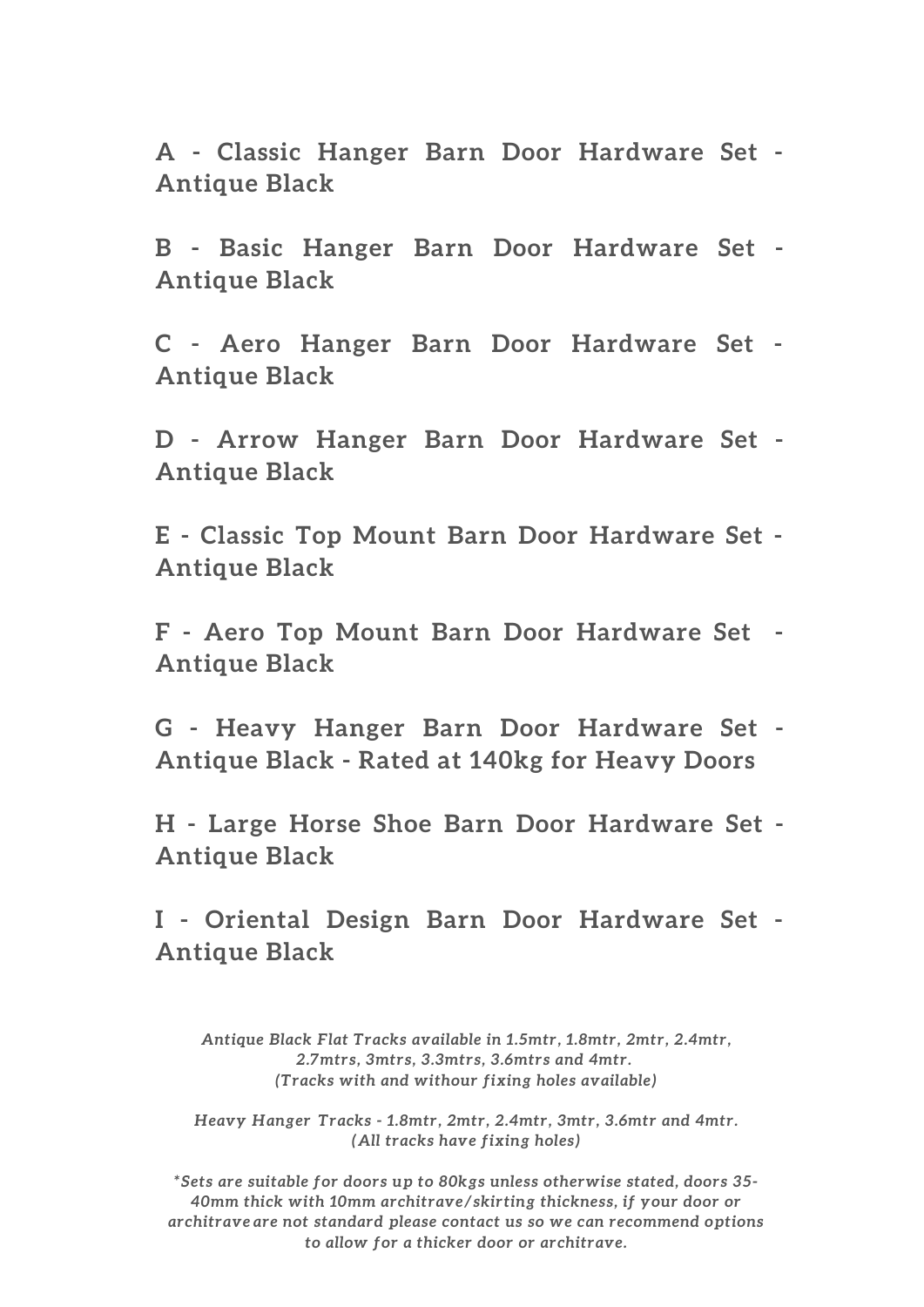



**Accessories available, add a soft close system, upgrade to a wall mounted door guide, see accessories flyer for more information.**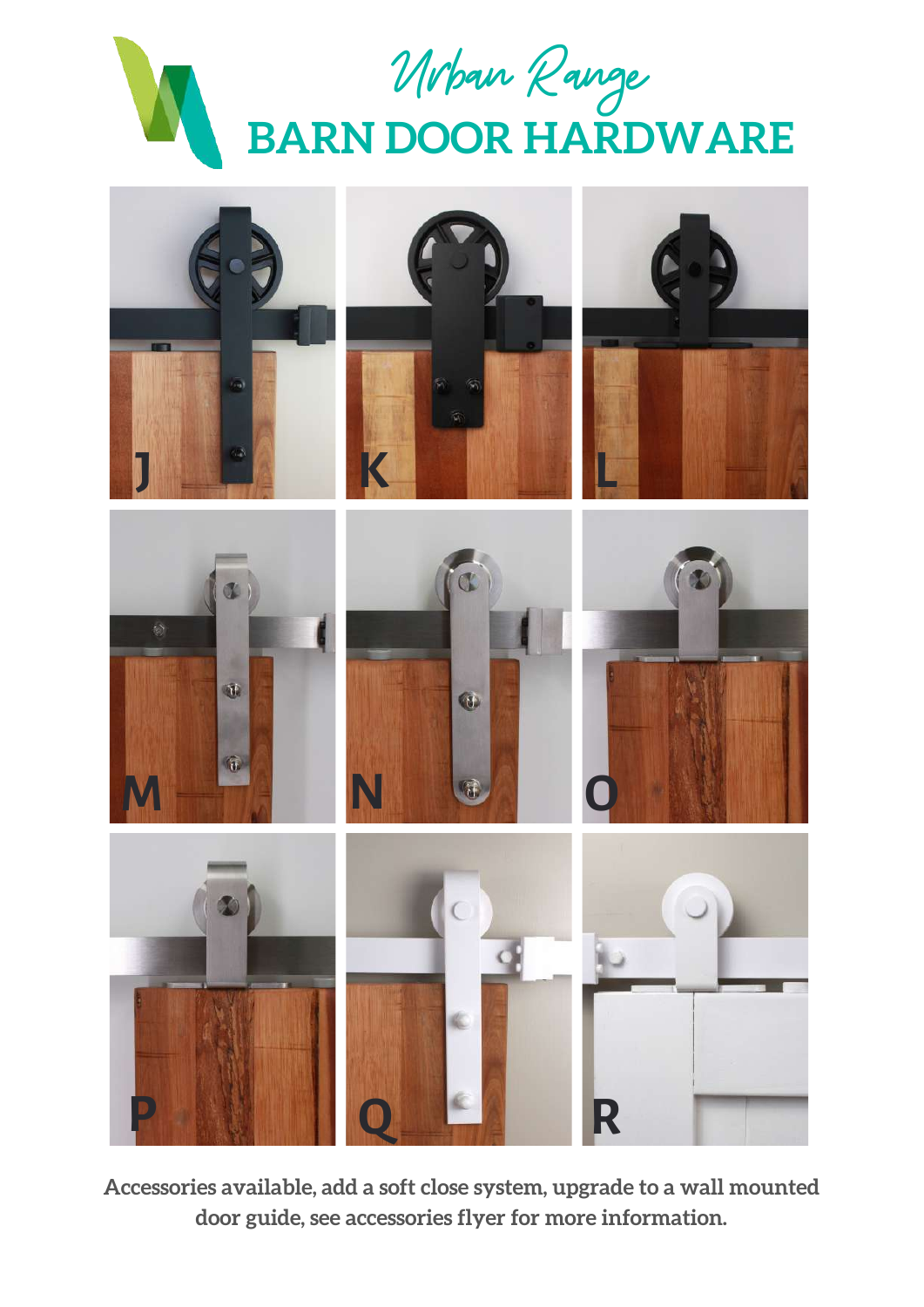**J - Industrial Hanger Barn Door Hardware Set Antique Black**

**K - Aspen Hanger Barn Door Hardware Set Antique Black**

**L - Industrial Top Mount Barn Door Hardware Set Antique Black**

**M - Classic Hanger Barn Door Hardware Set Stainless Steel**

**N - Aero Hanger Barn Door Hardware Set Stainless Steel**

**O - Aero Top Mount Barn Door Hardware Set Stainless Steel**

**P - Classic Top Mount Barn Door Hardware Set Stainless Steel**

**Q - Classic Hanger Barn Door Hardware Set White**

**R - Aero Top Mount Barn Door Hardware Set White**

*Stainless Steel Flat Tracks Sizes - 1.5mtr, 1.8mtr, 2mtr, 2.4mtr, 2.7mtrs, 3mtrs, 3.3mtrs, 3.6mtrs and 4mtr. (Tracks with and without fixing holes available)*

*White Tracks Sizes - 1.5mt, 1.8mtr, 2mtr, 2.4mtr, 3mtr. (All tracks have fixing holes)*

*\*Sets are suitable for doors up to 80kgs unless otherwise stated, doors 35-40mm thick with 10mm architrave/skirting thickness, if your door or architrave are not standard please contact us so we can recommend options to allow for a thicker door or architrave.*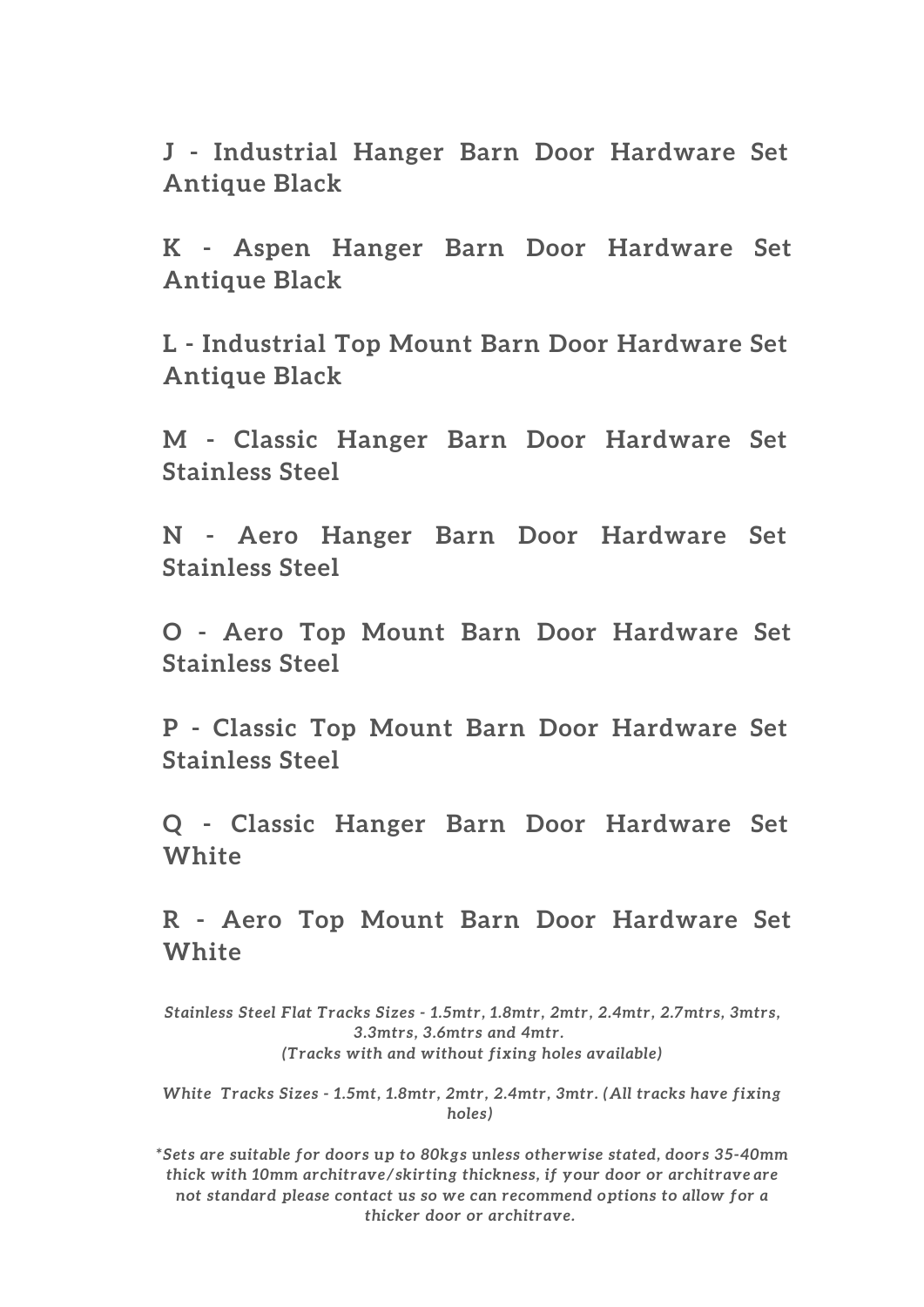